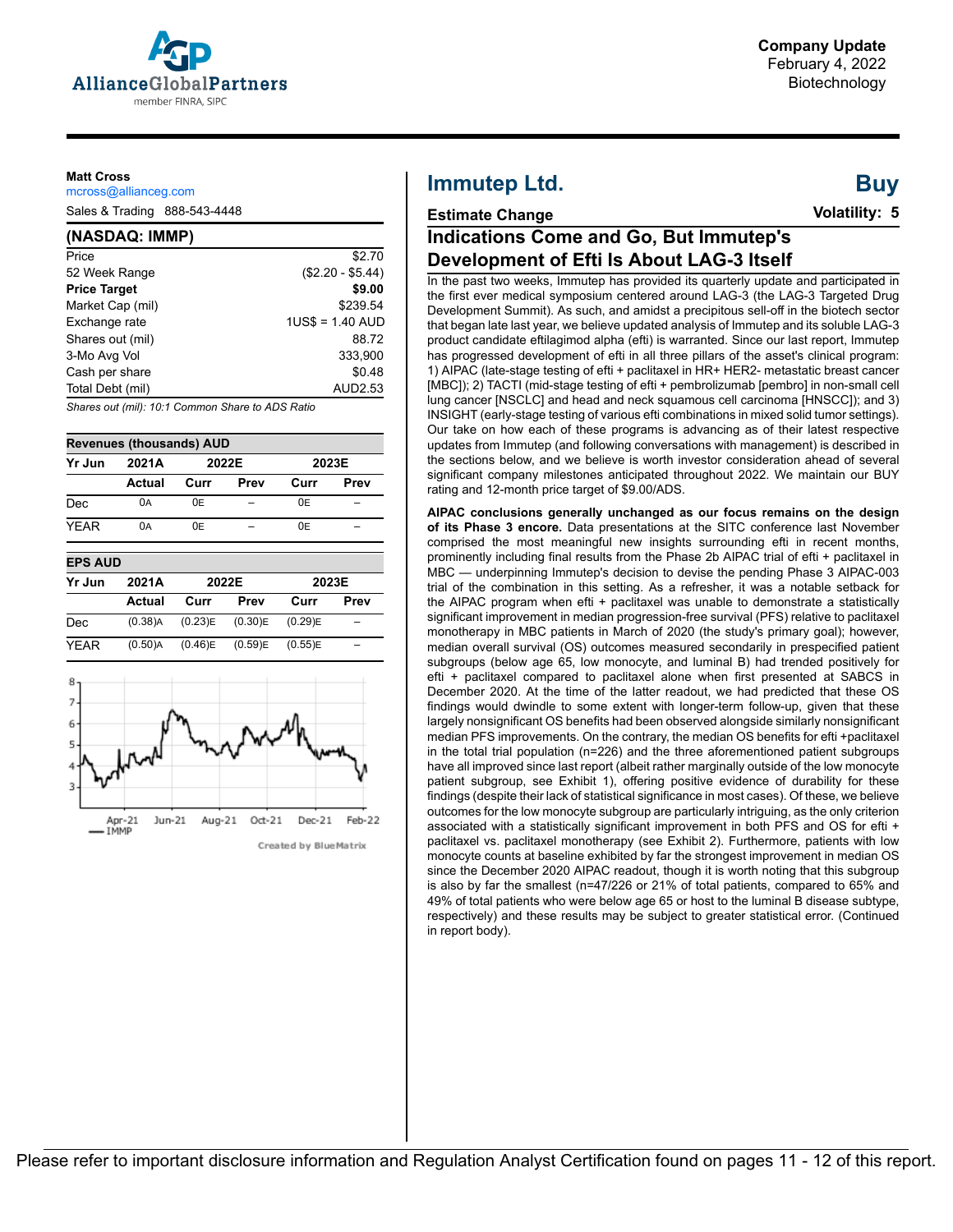#### **Valuation:**

Our 12-month price target of \$9.00/ADS is derived from a standard DCF valuation analysis in which we project cash flows out to fiscal 2030 with an assumed 2% terminal growth rate, discounted back at 33% over 8 years (please refer to our Discounted Cash Flow analysis in the Financial Tables section of this report).

#### **Risks to achievement of target price:**

**Clinical/regulatory risk:** Though Immutep has already presented encouraging initial data in several solid tumor settings, this does not guarantee future clinical outcomes will prove positive. Should Immutep successfully complete all required clinical work sufficient to file for marketing approval of one or more product candidates the FDA, and regulatory agencies in any other pursued geographies, may choose not to approve Immutep's eftilagimod alpha or other product candidates, or may approve them with a label that is not ideal for the company's commercialization strategy. Additionally, any negative outcomes associated with ongoing or future clinical trials for candidates in Immutep's pipeline, including delays to expected clinical timelines or study protocol modifications resulting from the COVID-19 global pandemic, could have a materially detrimental effect on the company's stock price.

**Commercial/competitive risk:** Assuming that Immutep receives regulatory approval for eftilagimod alpha and/or other product candidates in one or more indications, the company may not be able to achieve the favorable pricing and market penetration needed to meet our revenue estimates. Though we believe eftilagimod alpha may have broad applicability in the treatment of oncology indications if clinical outcomes continue to prove favorable, Immutep still has significant clinical work ahead to confirm the potential benefits of its LAG-3 based therapeutics relative to existing treatment options. If ultimately approved, displacing these existing treatment patterns may also prove more difficult than anticipated by current data and company estimates alone.

**Financial risk:** Immutep has sufficient cash to carry it through fiscal 1H:23 by our estimates, but future capital demands may exceed our current expectations. The company may require additional sources of capital to fund the clinical development of eftilagimod alpha or other clinical pipeline projects depending on clinical and pre-clinical trial outcomes. Failure to secure needed financing to complete this work through the capital markets, partnerships, or grants may have significant consequences for company revenue estimates and the stock. Should the company choose to raise capital through future public offerings, investors may face dilution of their holdings.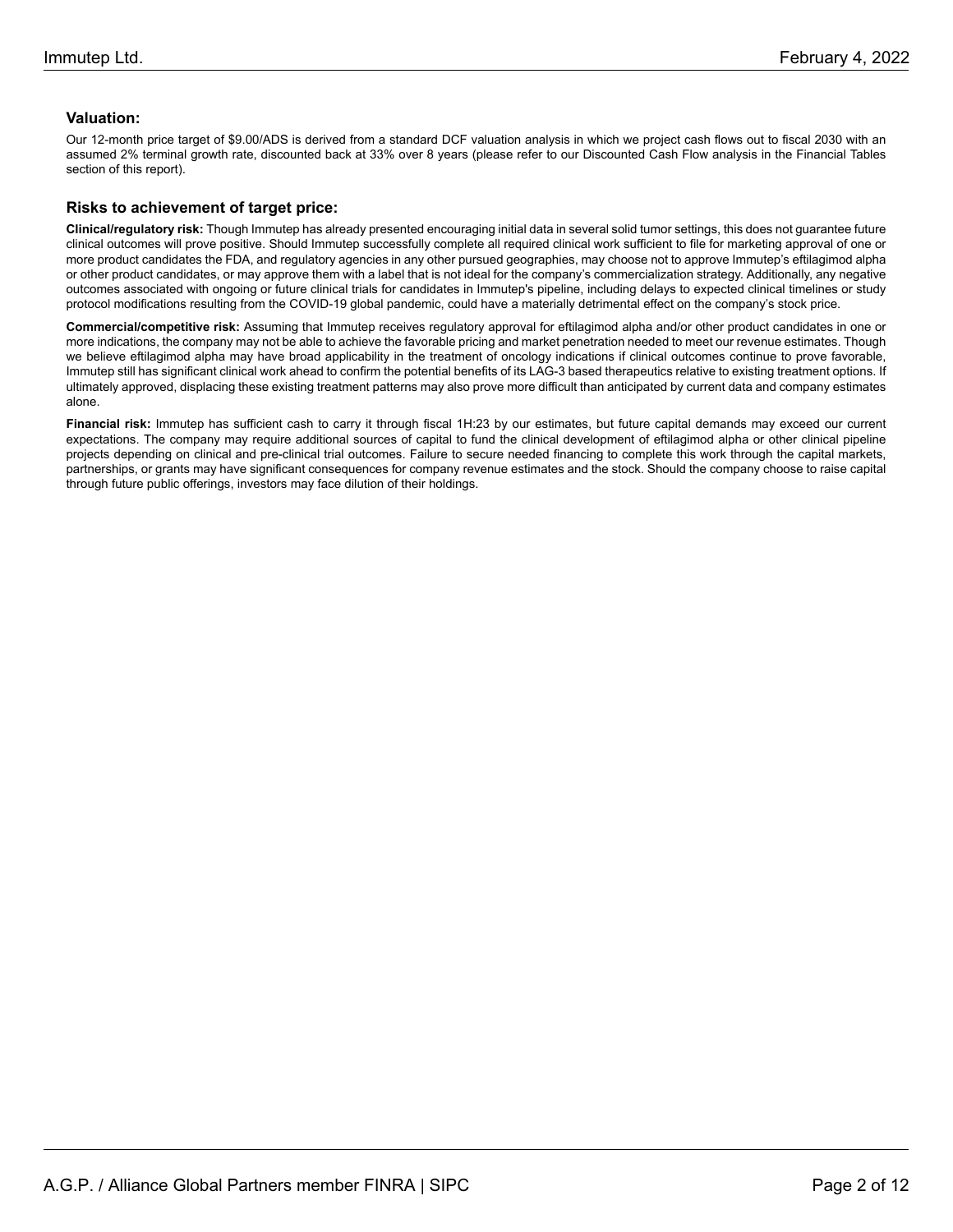These final data reiterate multiple questions about the design of the AIPAC-003 trial that we have had since the prior SABCS readout from AIPAC, including: 1) Whether Immutep will seek to structure enrollment criteria in order to select patients corresponding to one or more of these better performing subgroups; and 2) Whether regulators can be swayed to approve efti + paclitaxel based on an OS benefit (generally the greater challenge in oncology trials) despite no conclusive evidence of improved PFS (the standard endpoint for approval in MBC but one of lesser relevance on its own), should results in AIPAC-003 mimic those of AIPAC. Immutep has stated that it is discussing these possibilities with regulators and KOLs before publicly disclosing the AIPAC-003 design, but has also commented that the EMA has provided the company with positive and constructive feedback regarding its intention to conduct the Phase 3 trial in MBC. Given that the final design may have significant ramifications for the path to potential approval for efti + paclitaxel in this market (and its addressable size if the trial is enriched for specific patient subgroups), we believe investors should pay close attention to the AIPAC-003 protocol upon announcement (most likely later this year). Based on the final results of AIPAC presented at SITC, we would anticipate that an OSdirected trial in the broader MBC population is unlikely to succeed, and that a narrower focus on mechanistically defined patient subgroups (such as low monocyte or luminal B) is the more logical, if less commercially attractive, approach.

**TACTI data holds steady in 2nd -line HNSCC as Immutep and collaborators push to enroll a line earlier.** Also at SITC, Immutep presented updated results from the open-label Phase 2 TACTI-002 study of efti + pembro in frontline NSCLC (Part A), 2<sup>nd</sup>-line NSCLC (Part B), and 2<sup>nd</sup>-line HNSCC (Part C), specifically for HNSCC patients in Part C. We continue to believe that the efti + pembro combination being explored in the TACTI programs is the most compelling clinical-stage utilization of efti at present, and TACTI-002 data at SITC reaffirmed this conviction, with a reported ORR of 30% overall (n=11/37), 41% in PD-L1 expressors (n=11/27, quantified by CPS score), and 64% in high PD-L1 expressors (n=9/14). Though these response rates were down slightly (from 36% overall and 46% in PD-L1 expressors as of ASCO 2021), they still handily outclass pembro, nivolumab (nivo), or chemo when given individually (with ORRs ranging from 10-17% in this treatment setting). As of ASCO 2021, 2nd-line HNSCC patients treated with efti + pembro exhibited a median PFS of 4.1 months among PD-L1 expressors and 2.1 months for the study population as a whole, though no update on these figures was provided at SITC. The 4.1-month median PFS figure for ≥1% expressors (realistically where efti + pembro would be employed) is nearly double that of pembro monotherapy (at 2.1-2.2 months regardless of PD-L1 classification), chemo, or nivo (all of which fall in a tight band as single agents). Days after presenting updated TACTI-002 data at SITC, Immutep also announced that it has fully enrolled all open cohorts in the trial (see breakdown in Exhibit 3) following final patient enrollment in the 74 patient, frontline NSCLC expansion phase. Accordingly, further NSCLC data (potentially in both frontline and 2<sup>nd</sup>-line settings, per management commentary) are expected to be the highlight of additional TACTI-002 data slated for presentation in calendar 1H:22 – what we would consider to be the most significant near-term catalyst outside of the disclosure of a final AIPAC-003 design. At the same time, the TACTI-003 study of efti + pembro in frontline HNSCC (conducted in collaboration with Merck [MRK; not rated] and under a Fast Track Designation that was granted in April 2021, see design in Exhibit 4) continues to enroll (n=6/154 total patients were enrolled as of Immutep's quarterly update), as we anxiously await data from this study due to its potential to justify inclusion of HNSCC-associate revenues in Street valuations of efti.

**INSIGHT triplet combination of efti + chemo + IO takes its first steps safely in solid tumor patients.** While more exploratory in nature, the INSIGHT program is also pressing ahead encouragingly, with the preliminary determination that the efti + PD-1 + chemo (carboplatin) triplet regimen has been well tolerated (no additional safety signals in efti's first triplet combination) among the first five patients enrolled into the INSIGHT-003 study (in a mix of solid tumors) as of December 2021. As of Immutep's quarterly update, n=6/20 total patients had been enrolled into INSIGHT-003 (since initial recruitment began in August 2021) and interim clinical findings are anticipated sometime in 2022.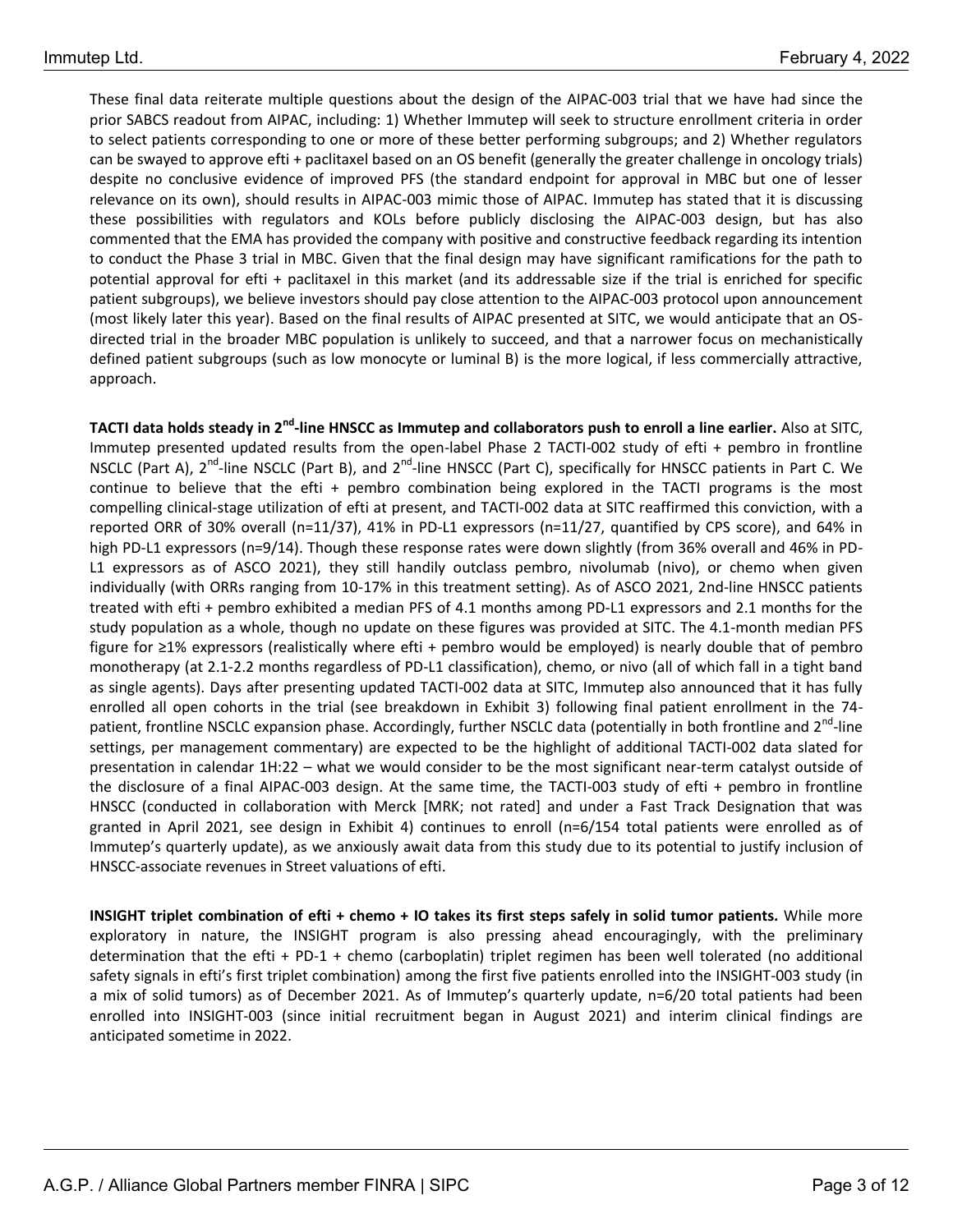### **Exhibit 1: Median OS Data for Efti + Paclitaxel in AIPAC Phase 2b as of SITC 2021 and SABCS 2020**

| Group                        | Interim data<br>(SABCS 20)                  | <b>Final data</b><br>(SITC 21)                          | <b>Median OS</b><br>improvement<br>[months] |                                         |  |  |
|------------------------------|---------------------------------------------|---------------------------------------------------------|---------------------------------------------|-----------------------------------------|--|--|
| <b>Total Population</b>      | $+2.7$ months<br>$HR = 0.83$<br>$p = 0.14$  | $+2.9$ months<br>$HR = 0.88$<br>$p = 0.197$             | $+0.2$                                      |                                         |  |  |
| < 65 years                   | $+7.1$ months<br>$HR = 0.62$<br>$p = 0.012$ | +7.5 months<br>$HR = 0.66$<br>$p = 0.017$               | $+0.4$                                      |                                         |  |  |
| Low monocytes<br>< 0.25 / n1 | $+9.4$ months<br>$HR = 0.47$<br>$p = 0.02$  | $+19.6$ months<br>$HR = 0.44$<br>$+10.2$<br>$p = 0.008$ |                                             |                                         |  |  |
| <b>Luminal B</b>             | +3.8 months<br>$HR = 0.69$<br>$p = 0.077$   | +4.2 months<br>$HR = 0.67$<br>$+0.4$<br>$p = 0.049$     |                                             |                                         |  |  |
|                              |                                             |                                                         |                                             |                                         |  |  |
| Group                        | % of patients in<br>efti group              | Efti group /<br><b>Comparator group</b>                 | <b>Median OS</b><br>(months)                | <b>Absolute OS benefit</b><br>from efti |  |  |
|                              |                                             | Efti + paclitaxel                                       | 20.4                                        | +2.9 months                             |  |  |
| <b>Total Population</b>      | 100%                                        | Placebo + paclitaxel                                    | 17.5                                        | $HR = 0.88$<br>$p = 0.197$              |  |  |
|                              |                                             | Efti + paclitaxel                                       | 22.3                                        | +7.5 months                             |  |  |
| $< 65$ years                 | 66.7%                                       | Placebo + paclitaxel                                    | 14.8                                        | $HR = 0.66$<br>$p = 0.017$              |  |  |
| Low monocytes                |                                             | Efti + paclitaxel                                       | 32.5                                        | $+19.6$ months                          |  |  |
| < 0.25/nl                    | 21.9%                                       | Placebo + paclitaxel                                    | 12.9                                        | $HR = 0.44$<br>$p = 0.008$              |  |  |
| <b>Luminal B</b>             | 48.8%                                       | Efti + paclitaxel                                       | 16.8                                        | +4.2 months<br>$HR = 0.67$              |  |  |

*Source: Company presentation (SITC, November 2021).*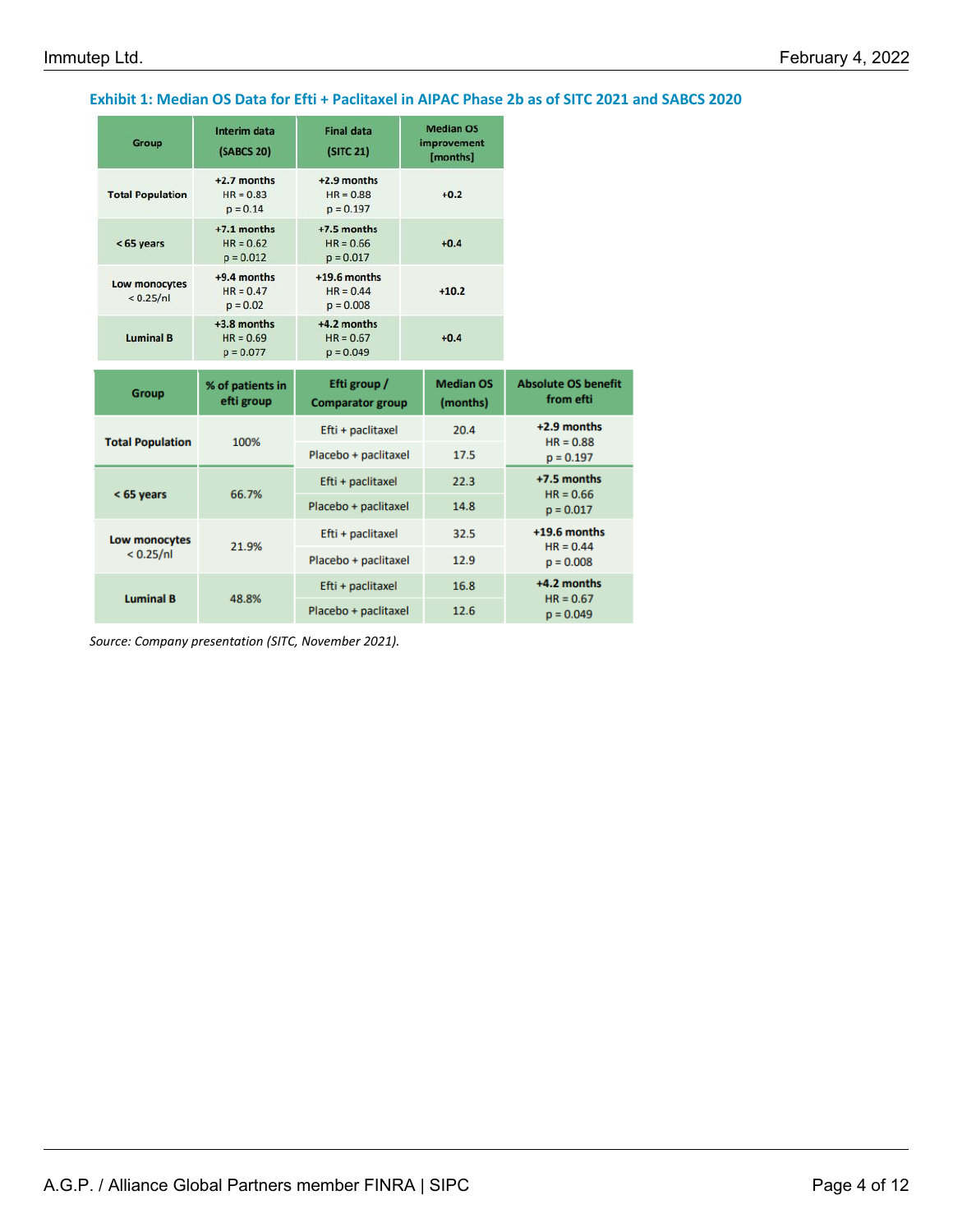## **Exhibit 2: Median PFS and OS Outcomes by Prespecified Subgroup in Final AIPAC Readout at SITC 2021; Age <65 Years (Top), Low Monocyte (Middle), and Luminal B (Bottom)**

|                | mOS                      | <b>mPFS</b>                                     | <b>ORR</b>                          |
|----------------|--------------------------|-------------------------------------------------|-------------------------------------|
| <b>Benefit</b> | $+7.5$ months            | $+2.0$ months                                   | $+8%$                               |
|                |                          | HR 0.66 (p=0.02) HR 0.77 (p=0.07) (46% vs. 38%) |                                     |
|                |                          |                                                 |                                     |
|                | <b>Efti + Paclitaxel</b> | <b>Placebo + Paclitaxel</b>                     | <b>Benefit</b>                      |
| mOS            | 32.5 months              | 12.9 months                                     | $+19.6$ months<br>HR 0.44 (p=0.008) |
| <b>mPFS</b>    | 7.5 months               | 5.2 months                                      | $+2.3$ months<br>HR 0.40 (p=0.006)  |
|                |                          |                                                 |                                     |
| <b>ORR</b>     | 44%                      | 32%                                             | $+12%$                              |
|                | <b>Efti + Paclitaxel</b> | <b>Placebo + Paclitaxel</b>                     | <b>Benefit</b>                      |
| mOS            | 16.8 months              | 12.6 months                                     | $+4.2$ months<br>HR 0.67 (p=0.049)  |
| <b>mPFS</b>    | 7.2 months               | 5.6 months                                      | $+1.6$ months<br>HR 0.69 (p=0.158)  |

*Source: Company presentation (SITC, November 2021).*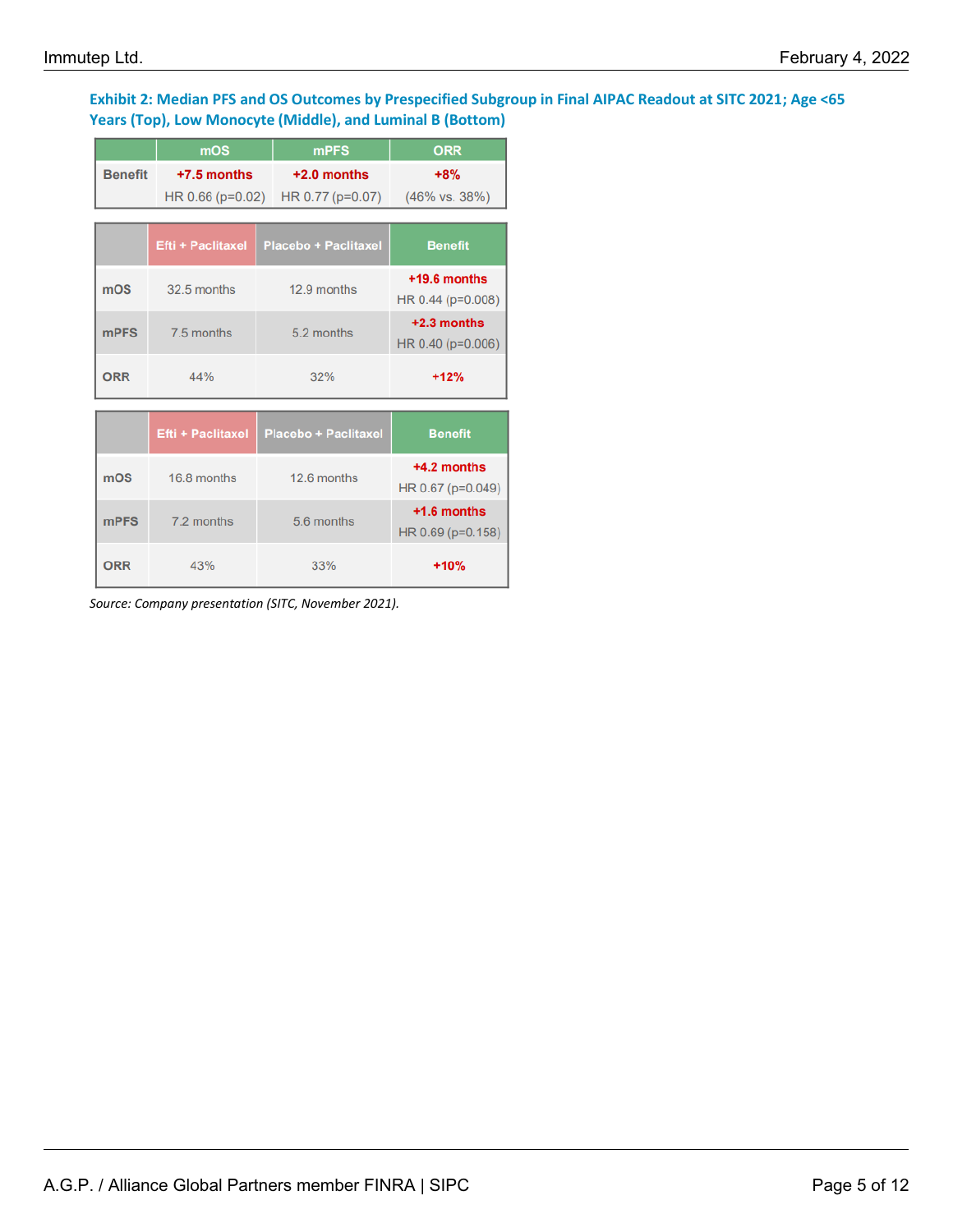|                                     | Stage 1 (N)<br><b>Actual / Target</b> | Stage 2 (N)<br><b>Actual / Target</b> | <b>Expansion Stage</b><br><b>Actual / Target</b> | <b>Recruitment</b><br><b>Status</b> |
|-------------------------------------|---------------------------------------|---------------------------------------|--------------------------------------------------|-------------------------------------|
| Part A (1 <sup>st</sup> line NSCLC) | 17/17                                 | 19/19                                 | 74/741                                           | <b>COMPLETE</b>                     |
| Part B (2 <sup>nd</sup> line NSCLC) | 23/23                                 | 13/13                                 | ۰                                                | <b>COMPLETE</b>                     |
| Part C (2 <sup>nd</sup> line HNSCC) | 18/18                                 | 21/19 <sup>2</sup>                    | ۰                                                | <b>COMPLETE</b>                     |

**Exhibit 3: TACTI-002 Enrollment Status by Treatment Setting and Stage as of November 2021**

*Source: Company presentation (November 2021).* 



*Source: Company presentation (SITC, November 2021).*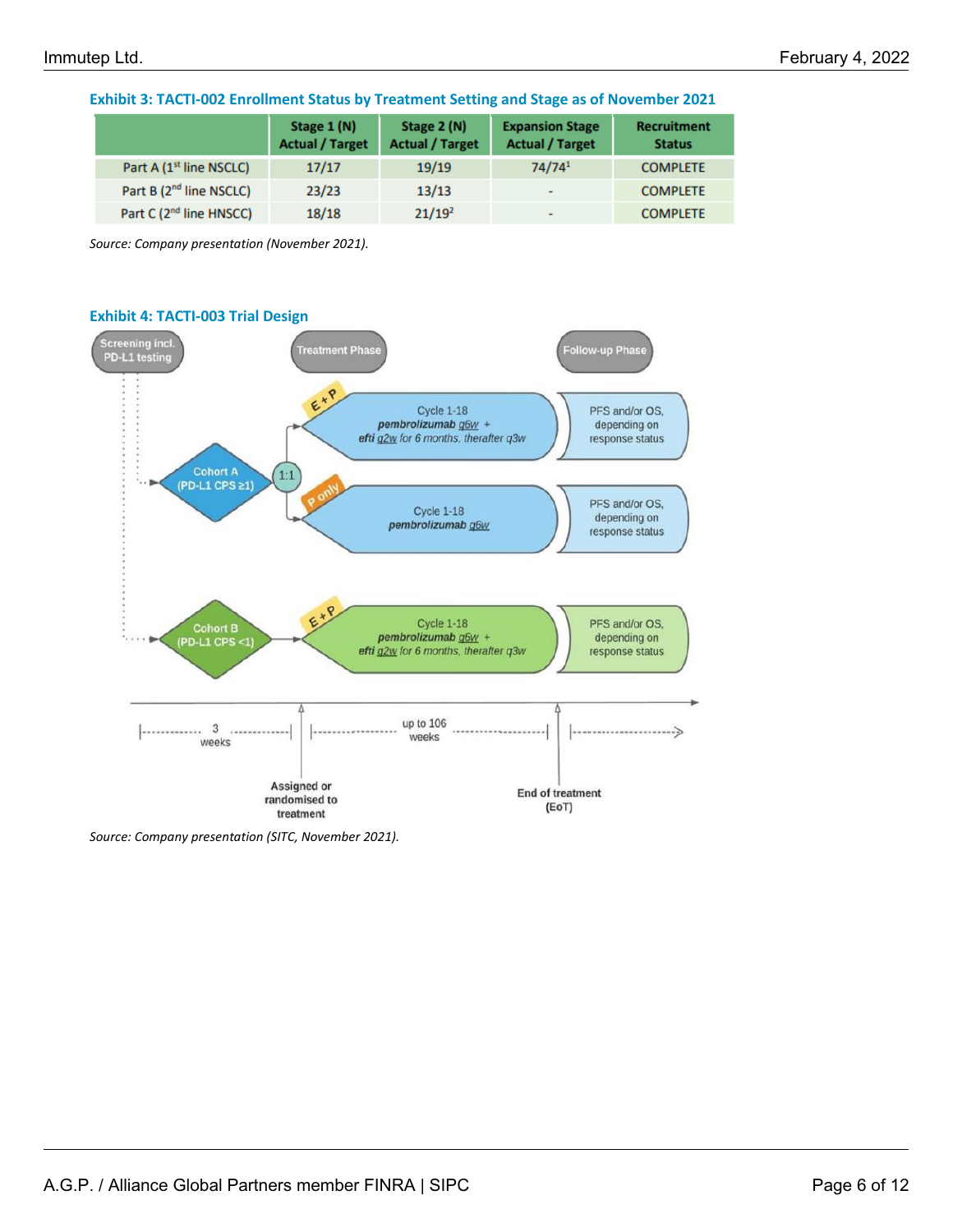## **FINANCIAL TABLES**

|                                                 | <b>IMMP Income Statement, with Projections</b> |           |                |          | <b>Projections are shaded light gray</b> |           |           |                          |                          |           |         |         |         |           |           |           |
|-------------------------------------------------|------------------------------------------------|-----------|----------------|----------|------------------------------------------|-----------|-----------|--------------------------|--------------------------|-----------|---------|---------|---------|-----------|-----------|-----------|
| (\$ AU, in thousands; FY end June)              | 2019A                                          | 2020A     | 2021A          | 1H:22E   | 2H:22E                                   | 2022E     | 1H:23E    | 2H:23E                   | 2023E                    | 2024E     | 2025E   | 2026E   | 2027E   | 2028E     | 2029E     | 2030E     |
| <b>Operating Revenue</b>                        |                                                |           |                |          |                                          |           |           |                          |                          |           |         |         |         |           |           |           |
| <b>Product Sales</b>                            |                                                |           |                |          |                                          |           |           |                          |                          | 14,301    | 187,493 | 482,192 | 839,844 | 1,130,664 | 1,359,743 | 1,523,104 |
| Milestone Revenues                              | 140                                            | 7.486     | ۰.             |          |                                          |           |           |                          | $\overline{\phantom{a}}$ |           |         |         |         |           |           |           |
| <b>TOTAL Revenue</b>                            | 140                                            | 7.486     | <b>College</b> |          |                                          |           |           |                          |                          | 14.301    | 187.493 | 482.192 | 839.844 | 1.130.664 | 1.359.743 | 1,523,104 |
| Operating costs and expenses                    |                                                |           |                |          |                                          |           |           |                          |                          |           |         |         |         |           |           |           |
| Cost of products sold                           |                                                |           |                |          |                                          |           |           |                          |                          | 1.977     | 25,914  | 62,203  | 100,601 | 125,019   | 137,820   | 140,343   |
| Depreciation and amortization                   | 1.879                                          | 2,080     | $\sim$         | 393      | 691                                      | 1.083     | 729       | 668                      | 1,397                    | 1.388     | 1.710   | 2,120   | 2,639   | 3,290     | 4,108     | 5,131     |
| Research and development                        | 16,591                                         | 20,396    | 17,237         | 9,679    | 10,163                                   | 19,843    | 13,212    | 12,155                   | 25,368                   | 27,905    | 34,881  | 48,833  | 73,249  | 102,549   | 133,314   | 153,311   |
| Selling, general and administrative             | 6.366                                          | 6,336     | 6,282          | 3,355    | 3.456                                    | 6.812     | 3.975     | 3.776                    | 7,750                    | 13,176    | 19,764  | 27.669  | 35,970  | 46.761    | 56.113    | 67,335    |
| <b>TOTAL Operating Expenses</b>                 | 24,872                                         | 27,753    | 33,871         | 13,967   | 14,969                                   | 28.936    | 18.467    | 17.273                   | 35.740                   | 45,697    | 83,549  | 142.134 | 213,797 | 278,987   | 332,752   | 367,549   |
| <b>TOTAL Operating Income (Loss)</b>            | (24, 732)                                      | (20, 267) | (33, 871)      | (13,967) | (14,969)                                 | (28,936)  | (18, 467) | (17, 273)                | (35,740)                 | (31, 397) | 103,944 | 340,058 | 626.047 | 851,677   | 1.026.991 | 1,155,555 |
| Other income (expense):                         |                                                |           |                |          |                                          |           |           |                          |                          |           |         |         |         |           |           |           |
| Grant income                                    | 4,342                                          | 5,973     | 3,550          |          |                                          |           |           |                          |                          |           |         |         |         |           |           |           |
| Interest income                                 | 397                                            | 200       | 105            | 64       | 46                                       | 110       | 30        | 55                       | 85                       | 141       | 225     | 653     | 1.901   | 3.762     | 6.450     | 9.788     |
| Interest expense                                |                                                |           |                |          |                                          |           |           |                          |                          |           |         |         |         |           |           |           |
| Miscellaneous income                            | 1.155                                          | 280       | 313            |          |                                          |           |           |                          |                          |           |         |         |         |           |           |           |
| <b>Total Other Income (Expenses)</b>            | 6.388                                          | 6.799     | 3.968          | 64       | 46                                       | 110       | 30        | 55                       | 85                       | 141       | 225     | 653     | 1,901   | 3.762     | 6.450     | 9.788     |
| <b>Profit or Loss Before Taxes</b>              | (18, 344)                                      | (13, 468) | (29, 903)      | (13,903) | (14, 922)                                | (28.826)  | (18, 437) | (17, 218)                | (35.656)                 | (31, 256) | 104.170 | 340.711 | 627.948 | 855.440   | 1.033.441 | 1,165,343 |
| Income tax (expense) / gain                     | ٠                                              | $\Omega$  | $\mathbf 0$    |          |                                          | ж.        |           | $\overline{\phantom{a}}$ | $\overline{a}$           |           |         | 39,095  | 172.686 | 235.246   | 284.196   | 320,469   |
| <b>Net Profit or Loss</b>                       | (18, 344)                                      | (13, 468) | (29, 903)      | (13,903) | (14, 922)                                | (28, 826) | (18, 437) | (17, 218)                | (35,656)                 | (31, 256) | 104,170 | 301.616 | 455.262 | 620,194   | 749.245   | 844,874   |
| Basic weighted average common shares            | 3,225,576                                      | 400,980   | 594,927        | 603,851  | 621,967                                  | 621.967   | 628,395   | 644,346                  | 644,346                  | 670.506   | 691,966 | 726,565 | 762,893 | 801,037   | 841,089   | 883,144   |
| Diluted weighted average common shares          | 3,225,576                                      | 400,980   | 594,927        | 603,851  | 621,967                                  | 621,967   | 628.395   | 644,346                  | 644,346                  | 670.506   | 691.966 | 726,565 | 762,893 | 801.037   | 841.089   | 883,144   |
| Basic net (loss) / income per common share \$   | (0.01)                                         | (0.03)    | (0.05)         | (0.02)   | (0.02)                                   | (0.05)    | (0.03)    | (0.03)                   | (0.06)                   | (0.05)    | 0.15    | 0.42    | 0.60    | 0.77      | 0.89      | 0.96      |
| Diluted net (loss) / income per common share \$ | (0.01)                                         | (0.03)    | (0.05)         | (0.02)   | (0.02)                                   | (0.05)    | (0.03)    | (0.03)                   | (0.06)                   | (0.05)    | 0.15    | 0.42    | 0.60    | 0.77      | 0.89      | 0.96      |
|                                                 |                                                |           |                |          |                                          |           |           |                          |                          |           | 1.51    | 4.15    | 5.97    | 7.74      | 8.91      | 9.57      |
| Basic net (loss) / income per ADR \$            | (0.57)                                         | (0.34)    | (0.50)         | (0.23)   | (0.24)                                   | (0.46)    | (0.29)    | (0.27)                   | (0.55)                   | (0.47)    |         |         | 5.97    |           |           |           |
| Diluted net (loss) / income per ADR \$          | (0.57)                                         | (0.34)    | (0.50)         | (0.23)   | (0.24)                                   | (0.46)    | (0.29)    | (0.27)                   | (0.55)                   | (0.47)    | 1.51    | 4.15    |         | 7.74      | 8.91      | 9.57      |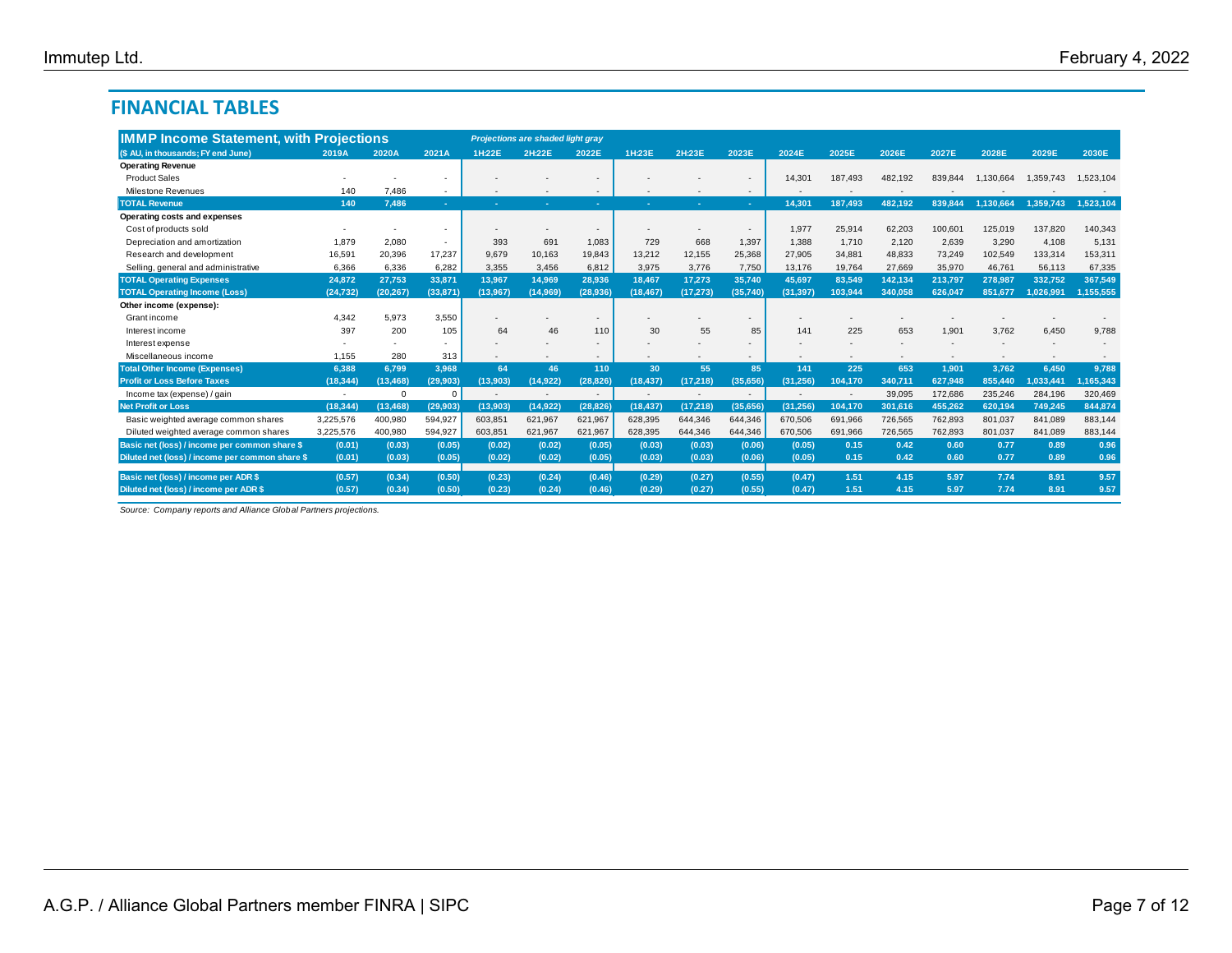| <b>IMMP Balance Sheet, with Projections</b>          |           |          |                          |                          | Projections are shaded light gray |          |                          |                          |           |                          |           |             |             |             |
|------------------------------------------------------|-----------|----------|--------------------------|--------------------------|-----------------------------------|----------|--------------------------|--------------------------|-----------|--------------------------|-----------|-------------|-------------|-------------|
| (\$ AU, in thousands; FY end June)                   | 2019A     | 2020A    | 2021A                    | 1H:22E                   | 2022E                             | 1H:23E   | 2023E                    | 2024E                    | 2025E     | 2026E                    | 2027E     | 2028E       | 2029E       | 2030E       |
| <b>ASSETS</b>                                        |           |          |                          |                          |                                   |          |                          |                          |           |                          |           |             |             |             |
| Cash and cash equivalents                            | 16,568    | 26,322   | 60,593                   | 44,304                   | 28,189                            | 52,550   | 30,997                   | 49,495                   | 143,491   | 417,876                  | 827,143   | 1,418,135   | 2,152,067   | 2,996,385   |
| Short-term investments                               |           |          |                          |                          |                                   |          | $\blacksquare$           |                          |           | $\overline{\phantom{a}}$ |           |             |             |             |
| Restricted cash                                      |           | $\sim$   | $\overline{\phantom{a}}$ | $\overline{\phantom{a}}$ | $\overline{\phantom{a}}$          |          | $\overline{\phantom{a}}$ | $\overline{\phantom{a}}$ |           | $\overline{\phantom{a}}$ |           |             |             |             |
| Prepaid and other current assets                     | 1,780     | 1,536    | 1,702                    | 1.290                    | 2.150                             | 1.706    | 2,481                    | 3.164                    | 5.800     | 9.868                    | 14,843    | 19,316      | 23,101      | 25,517      |
| Accounts receivable                                  | 5,194     | 3,294    | 6,124                    | 8,756                    | 11,387                            | 16,280   | 21,173                   | 28,565                   | 35.958    | 66,054                   | 115,047   | 154,462     | 186,266     | 208,644     |
| Inventories                                          |           |          |                          |                          |                                   |          |                          | 972                      | 9.940     | 17,042                   | 27,562    | 34,158      | 37,759      | 38,450      |
| <b>TOTAL current assets</b>                          | 23.542    | 31.152   | 68.419                   | 54.350                   | 41.726                            | 70.537   | 54.652                   | 82.196                   | 195.189   | 510.839                  | 984.595   | 1.626.071   | 2.399.193   | 3,268,997   |
| Property and equipment, net                          | 53        | 49       | 41                       | 38                       | 37                                | 33       | 32                       | 39                       | 48        | 59                       | 74        | 92          | 115         | 144         |
| Intangibles                                          | 16.947    | 15.195   | 12,847                   | 11.896                   | 11,014                            | 10.198   | 9.443                    | 8.096                    | 6.941     | 5.951                    | 5.102     | 4.374       | 3.750       | 3,215       |
| Long-term investments                                |           |          |                          |                          |                                   |          |                          |                          |           |                          |           |             |             |             |
| Restricted cash                                      |           |          |                          | $\overline{\phantom{a}}$ |                                   |          | $\overline{\phantom{a}}$ |                          |           | $\overline{\phantom{a}}$ |           |             | ٠           |             |
| Other assets                                         |           |          | 454                      | 454                      | 454                               | 454      | 454                      | 454                      | 454       | 454                      | 454       | 454         | 454         | 454         |
| <b>TOTAL long-term assets</b>                        | 17.000    | 15,244   | 13,342                   | 12.388                   | 11,506                            | 10.686   | 9.929                    | 8.589                    | 7.443     | 6.464                    | 5.630     | 4.920       | 4.319       | 3.813       |
| <b>TOTAL assets</b>                                  | 40.541    | 46,597   | 82,031                   | 67,007                   | 53,501                            | 81,491   | 64,850                   | 91,054                   | 202,900   | 517,572                  | 990,494   | 1,631,260   | 2,403,781   | 3,273,078   |
| <b>LIABILITIES</b>                                   |           |          |                          |                          |                                   |          |                          |                          |           |                          |           |             |             |             |
| Accounts payable                                     | 5,060     | 2,934    | 4,782                    | 3,188                    | 3,473                             | 4,215    | 4,008                    | 5,111                    | 9,370     | 15,940                   | 23,977    | 31,202      | 37,317      | 41,220      |
| Employee benefits                                    | 239       | 300      | 350                      | 223                      | 325                               | 240      | 341                      | 358                      | 376       | 395                      | 414       | 435         | 457         | 480         |
| <b>TOTAL current liabilities</b>                     | 5.299     | 3,364    | 5,340                    | 3.619                    | 4.007                             | 4.663    | 4,557                    | 5,677                    | 9.954     | 16.543                   | 24.599    | 31,845      | 37,982      | 41,908      |
| Convertible note liability                           | 7,643     | 8,789    | 2,527                    | 2,716                    | 2,920                             | 2,628    | 2,336                    | 934                      |           |                          |           |             |             |             |
| Warrant liability                                    | 3,164     | 950      | 723                      | 759                      | 797                               | 717      | 638                      | 383                      | 230       | 57                       |           |             |             |             |
| Employee benefits                                    | 48        | 62       | 89                       | 89                       | 89                                | 89       | 89                       | 89                       | 89        | 89                       | 89        | 89          | 89          | 89          |
| Other liabilities                                    |           |          |                          |                          |                                   |          | $\overline{a}$           | $\sim$                   |           |                          |           |             | ٠           |             |
| <b>TOTAL liabilites</b>                              | 16,154    | 13,298   | 8,759                    | 7,264                    | 7,893                             | 8.178    | 7,700                    | 7,163                    | 10.352    | 16,769                   | 24.768    | 32.014      | 38,151      | 42,077      |
| <b>TOTAL stockholders' equity (deficit)</b>          | 24,388    | 33,299   | 73,272                   | 59,743                   | 45,608                            | 73,313   | 57,150                   | 83,891                   | 192,548   | 500,803                  | 965,726   | 1,599,245   | 2,365,630   | 3,231,002   |
| <b>Total liabilities and stockholders' equity</b>    | 40.541    | 46,597   | 82,031                   | 67.007                   | 53,501                            | 81,491   | 64,850                   | 91.054                   | 202.900   | 517,572                  | 990,494   | 1,631,260   | 2,403,781   | 3,273,078   |
| End of period shares used in computation (thousands) | 3,225,576 | 400,980  | 594,927                  | 612,775                  | 621,967                           | 634,824  | 665,922                  | 675,089                  | 708,843   | 744,286                  | 781,500   | 820,575     | 861,604     | 904,684     |
| <b>SELECTED METRICS</b>                              |           |          |                          |                          |                                   |          |                          |                          |           |                          |           |             |             |             |
| Current ratio                                        | 4.44x     | 9.26x    | 12.81x                   | 15.02x                   | 10.41x                            | 15.13x   | 11.99x                   | 14.48x                   | 19.61x    | 30.88x                   | 40.03x    | 51.06x      | 63.17x      | 78.00x      |
| Working capital                                      | \$18,243  | \$27,788 | \$63,079                 | \$50,731                 | \$37,719                          | \$65,873 | \$50,095                 | \$76,519                 | \$185,235 | \$494,297                | \$959,996 | \$1,594,225 | \$2,361,211 | \$3,227,089 |
| Book value per share                                 | \$0.01    | \$0.08   | \$0.12                   | \$0.10                   | \$0.07                            | \$0.12   | \$0.09                   | \$0.12                   | \$0.27    | \$0.67                   | \$1.24    | \$1.95      | \$2.75      | \$3.57      |
| Cash, cash equivalents and current investment        | \$16,568  | \$26,322 | \$60,593                 | \$44,304                 | \$28,189                          | \$52,550 | \$30,997                 | \$49,495                 | \$143,491 | \$417,876                | \$827,143 | \$1,418,135 | \$2,152,067 | \$2,996,385 |
| Cash, cash equivalents and all investment            | \$16,568  | \$26,322 | \$60,593                 | \$44,304                 | \$28,189                          | \$52,550 | \$30,997                 | \$49,495                 | \$143,491 | \$417,876                | \$827,143 | \$1,418,135 | \$2,152,067 | \$2,996,385 |
| Cash, cash equivalents/common share                  | \$0.01    | \$0.07   | \$0.10                   | \$0.07                   | \$0.05                            | \$0.08   | \$0.05                   | \$0.07                   | \$0.20    | \$0.56                   | \$1.06    | \$1.73      | \$2.50      | \$3.31      |
| Debt                                                 |           |          |                          |                          |                                   |          |                          |                          |           |                          |           |             |             |             |
| Debt to (stockholder's) equity ratio                 |           |          |                          |                          |                                   |          |                          |                          |           |                          |           |             |             |             |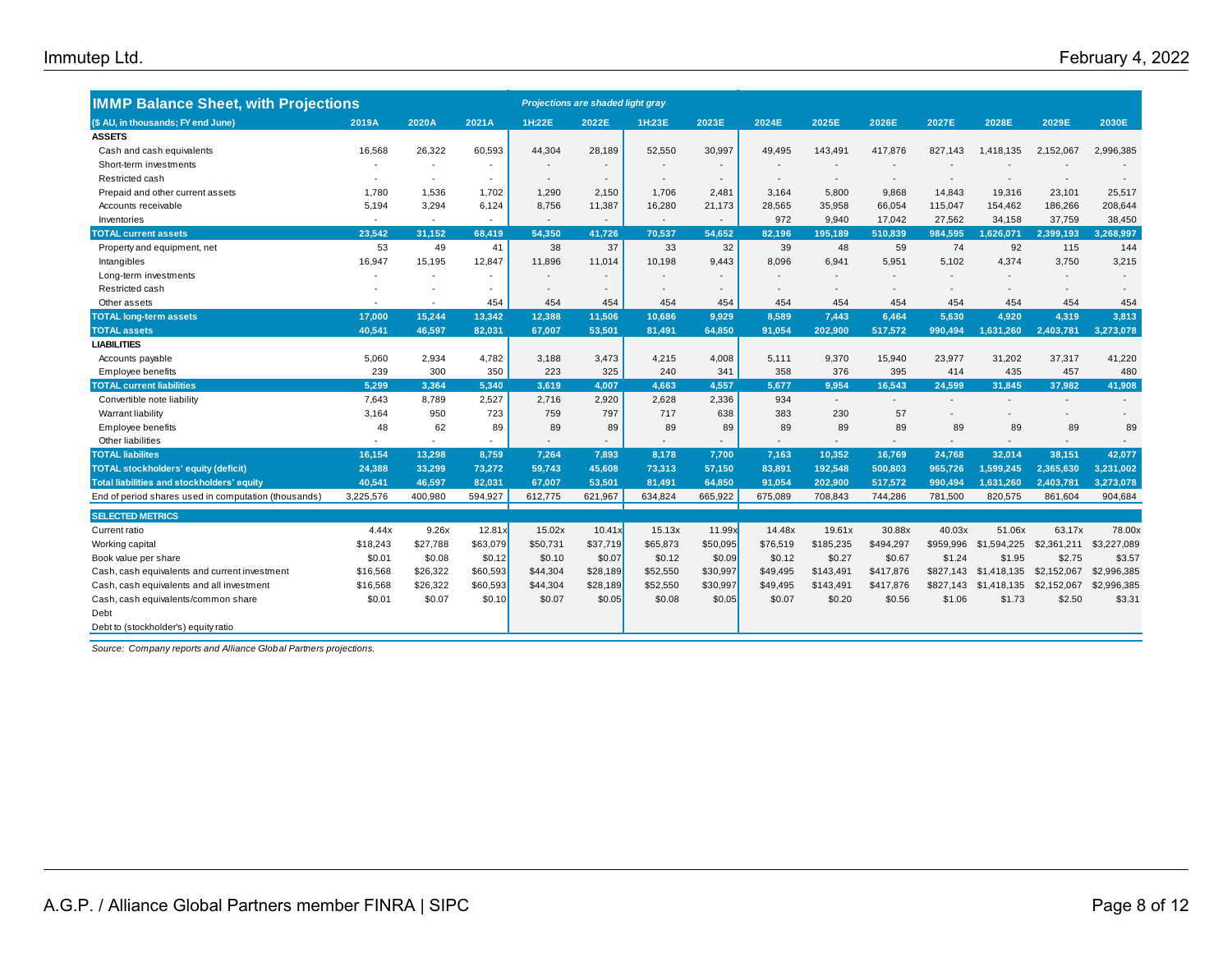| <b>IMMP Cash Flow Statement, with Projections</b>          |           |           |           | Projections are shaded light gray |           |                          |          |                |          |           |                |           |
|------------------------------------------------------------|-----------|-----------|-----------|-----------------------------------|-----------|--------------------------|----------|----------------|----------|-----------|----------------|-----------|
| (\$ AU, in thousands; FY end June)                         | 2019A     | 2020A     | 2021A     | 2022E                             | 2023E     | 2024E                    | 2025E    | 2026E          | 2027E    | 2028E     | 2029E          | 2030E     |
| <b>OPERATING ACTIVITIES</b>                                |           |           |           |                                   |           |                          |          |                |          |           |                |           |
| Net Profit / (Loss)                                        | (18, 344) | (13, 468) | (29, 903) | (28, 826)                         | (35,656)  | (31, 256)                | 104,170  | 301,616        | 455,262  | 620,194   | 749,245        | 844,874   |
| Reconciliation of net loss to net cash:                    |           |           |           |                                   |           |                          |          |                |          |           |                |           |
| Depreciation and amortization                              | 1,879     | 2,080     | 2,070     | 1,083                             | 1,397     | 1,388                    | 1,710    | 2,120          | 2,639    | 3,290     | 4,108          | 5,131     |
| Stock-based compensation expense                           | 1,582     | 1.724     | 1,702     | 1,929                             | 2,397     | 2,973                    | 3,955    | 5,537          | 7,905    | 10,806    | 13,710         | 15,969    |
| Change in fair value of convertible note liability         | 997       | 1,146     | 1,172     | 393                               | (584)     | (1, 402)                 | (934)    | $\blacksquare$ |          |           |                |           |
| Change in fair value of warrants                           | (961)     | (2, 215)  | 8,663     | 74                                | (159)     | (255)                    | (153)    | (172)          | (57)     |           |                |           |
| Changes in operating assets and liabilities:               |           |           |           |                                   |           |                          |          |                |          |           |                |           |
| Account receivables                                        | (1,762)   | 1,900     | (2,831)   | (5,263)                           | (9,786)   | (7, 392)                 | (7, 392) | (30,096)       | (48,993) | (39, 415) | (31, 804)      | (22, 378) |
| Inventories                                                |           |           |           |                                   |           | (972)                    | (8,968)  | (7, 102)       | (10,520) | (6, 596)  | (3,601)        | (691)     |
| Prepaid expenses and other current assets                  | (44)      | 244       | (620)     | (448)                             | (331)     | (683)                    | (2,636)  | (4,067)        | (4, 975) | (4, 473)  | (3,786)        | (2, 416)  |
| Accounts payable                                           | 1,397     | (2, 126)  | 1,382     | (1,308)                           | 535       | 1,103                    | 4,259    | 6,570          | 8,037    | 7,225     | 6,115          | 3,902     |
| Change in employee benefits                                | 64        | 76        | 77        | (25)                              | 16        | 17                       | 18       | 19             | 20       | 21        | 22             | 23        |
| <b>NET OPERATING CASH FLOWS</b>                            | (15, 286) | (10, 839) | (17, 640) | (32, 391)                         | (42, 171) | (36, 478)                | 94,028   | 274,424        | 409,316  | 591,052   | 734,009        | 844,413   |
| <b>INVESTING ACTIVITIES</b>                                |           |           |           |                                   |           |                          |          |                |          |           |                |           |
| Purchase of property and equipment                         | (41)      | (19)      | (16)      | (14)                              | (20)      | (25)                     | (31)     | (39)           | (49)     | (61)      | (76)           | (95)      |
| Purchases of investments                                   |           |           | ٠         |                                   |           | $\overline{\phantom{a}}$ |          | ٠              |          |           | $\overline{a}$ |           |
| Maturities of investments                                  |           |           |           |                                   |           |                          |          |                |          |           |                |           |
| <b>NET INVESTING CASH FLOWS</b>                            | (41)      | (19)      | (16)      | (14)                              | (20)      | (25)                     | (31)     | (39)           | (49)     | (61)      | (76)           | (95)      |
| <b>FINANCING ACTIVITIES</b>                                |           |           |           |                                   |           |                          |          |                |          |           |                |           |
| Net proceeds from the issuance of common stock and options | 4.871     | 22,031    | 43,307    |                                   | 45,000    | 55,000                   |          |                |          |           |                |           |
| Share issue transaction costs                              | (773)     | (1, 475)  | (2, 144)  |                                   |           |                          |          |                |          |           |                |           |
| Others                                                     | $\sim$    | (78)      | 251       | $\overline{\phantom{a}}$          |           |                          |          |                |          |           |                |           |
| <b>NET FINANCING CASH FLOWS</b>                            | 8,013     | 20,478    | 52,680    | $\sim$                            | 45,000    | 55,000                   |          | ٠              |          |           |                |           |
| Net increase (decrease) in cash and cash equivalents       | (7, 315)  | 9,619     | 35,024    | (32, 405)                         | 2,809     | 18,497                   | 93,996   | 274,385        | 409,267  | 590,991   | 733,933        | 844,318   |
| Cash and cash equivalents at beginning of year or period   | 23,476    | 16,568    | 26,322    | 60,593                            | 28,189    | 30,997                   | 49,495   | 143,491        | 417,876  | 827,143   | 1,418,135      | 2,152,067 |
| CASH AND CASH EQUIVALENTS AT THE END OF PERIOD             | 16,568    | 26,322    | 60,593    | 28,189                            | 30,997    | 49,495                   | 143,491  | 417,876        | 827,143  | 1,418,135 | 2,152,067      | 2,996,385 |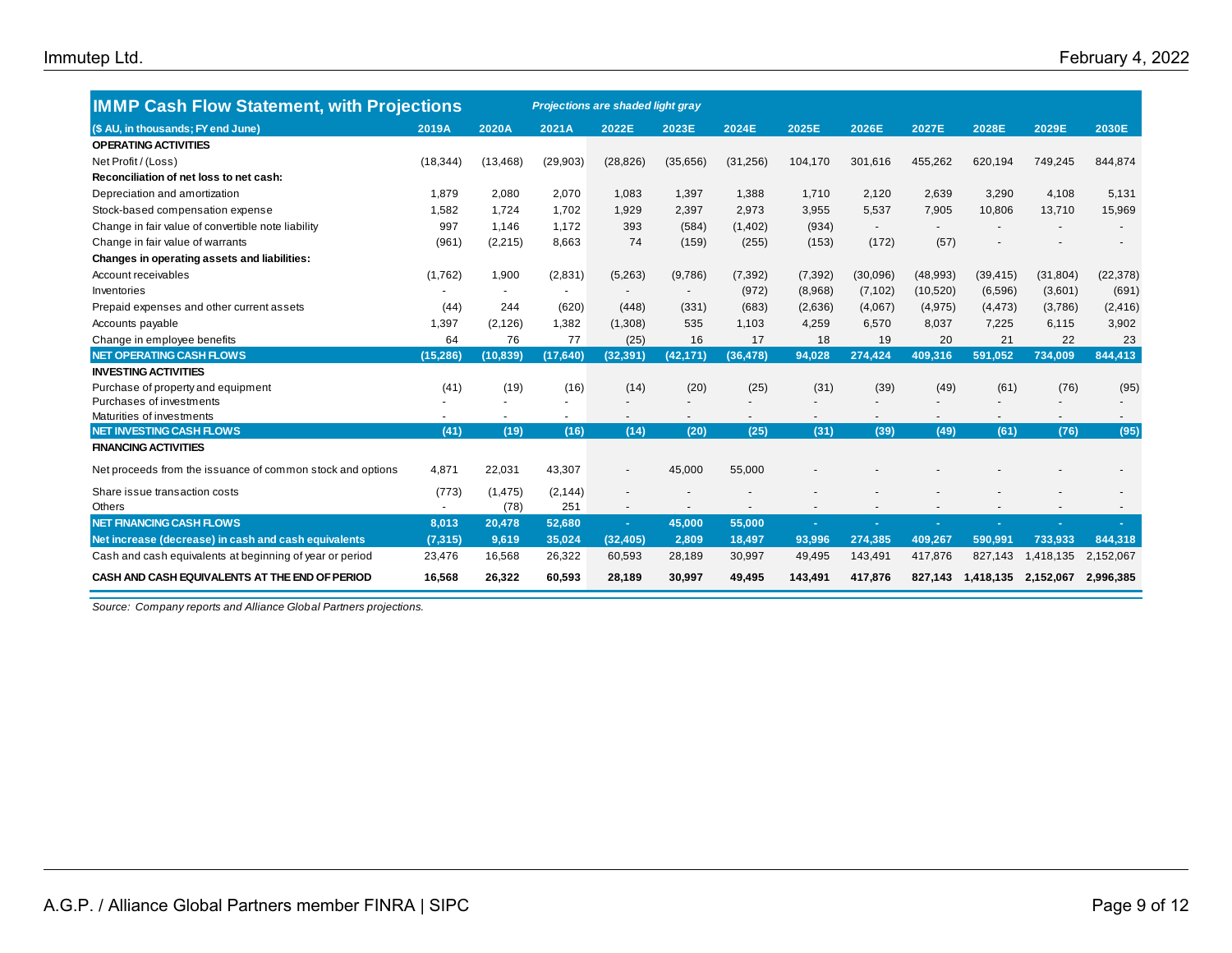## **IMMP Discounted Cash Flow Analysis (\$ AU, in thousands; FY end June) 2022E 2023E 2024E 2025E 2026E 2027E 2028E 2029E 2030E Terminal Value** EBIT (28,936) (35,740) (31,397) 103,944 340,058 626,047 851,677 1,026,991 1,155,555 EP Ltd.<br>
IMMP Discounted Cash Flow Analysis<br>
(\$ AU, in thousands; FY end June)<br>
EBIT (28,936) (35,740) (31,397) 103,944 340,058 626,047 851,677 1,026,991 1,155,555<br>
Effective Tax Rate *0% 0% 0% 11% 28% 28% 28% 28% 28%*<br>
Ta Tax - - - - 39,095 172,686 235,246 284,196 320,469 EBIT after tax (28,936) (35,740) (31,397) 103,944 300,963 453,362 616,432 742,795 835,085 Add: Depreciation and amortization **3,012** 3,794 4,362 5,665 7,657 10,543 14,097 17,817 21,100 Add: Changes in working capital (7.045) (7,045) (9,566) (7,927) (14,719) (34,677) (56,432) (43,238) (33,053) (21,560) 03,936) (35,740) (31,397) 103,944 340,058 626,047 851,677 1,026,991 1,155,555<br>
Effective Tax Rate<br>
Tax (28,936) (35,740) (31,397) 103,944 340,058 626,047 851,677 1,026,991 1,155,555<br>
EBIT after tax (28,936) (35,740) (31,39 **Free cash flow to the firm (FCFF) (32,982) (41,532) (34,987) 94,859 273,905 407,424 587,229 727,483 834,530 2,759,081** Time period (years) - 1 2 3 4 5 6 7 8 8 PV Factor 1.000 0.753 0.567 0.426 0.321 0.242 0.182 0.137 0.103 0.103 **Discounted FCFF (32,982) (31,262) (19,823) 40,455 87,929 98,449 106,809 99,599 86,002 284,335**

| Terminal Value and NPV Worksheet (\$ AU, thousands)      |             | <b>Sensitivity Table</b> |     | <b>Terminal Growth Rate</b> |         |                             |         |         |
|----------------------------------------------------------|-------------|--------------------------|-----|-----------------------------|---------|-----------------------------|---------|---------|
| Discounted FCFF (Fiscal 2023-2030)                       | 468,158     |                          |     | 0.0%                        | 1.0%    | 2.0%                        | 3.0%    | 4.0%    |
| Terminal Value                                           | 284,335     | <b>Discount</b>          | 23% | \$17.00                     | \$17.50 | \$18.00                     | \$18.50 | \$19.25 |
| <b>Implied Enterprise Value</b>                          | 752,493     | Rate                     | 28% | \$11.75                     | \$12.00 | \$12.25                     | \$12.50 | \$13.00 |
| Less: Net Debt \ (Cash)                                  | (25, 268)   |                          | 33% | \$8.50                      | \$8.75  | \$9.00                      | \$9.00  | \$9.25  |
| Add:Investments                                          |             |                          | 38% | \$6.50                      | \$6.50  | \$6.50                      | \$6.75  | \$6.75  |
| Implied Market Cap (\$ USD)                              | 552,211     |                          | 43% | \$5.00                      | \$5.00  | \$5.00                      | \$5.00  | \$5.25  |
| NPV per ADR (target price)                               | \$9.00      |                          |     |                             |         | (Rounded to nearest \$0.25) |         |         |
| Current Market Price per ADR (Last Closing Price)        | \$2.70      |                          |     |                             |         |                             |         |         |
| Upside/(Downside)                                        | 233.3%      |                          |     |                             |         |                             |         |         |
| Common shares outstanding (est. at fiscal year-end 2022) | 621,966,892 |                          |     |                             |         |                             |         |         |
| Common share to ADR ratio                                | 10:1        |                          |     |                             |         |                             |         |         |
| Discount Rate                                            | 33%         |                          |     |                             |         |                             |         |         |
| <b>Terminal Growth Rate</b>                              | 2%          |                          |     |                             |         |                             |         |         |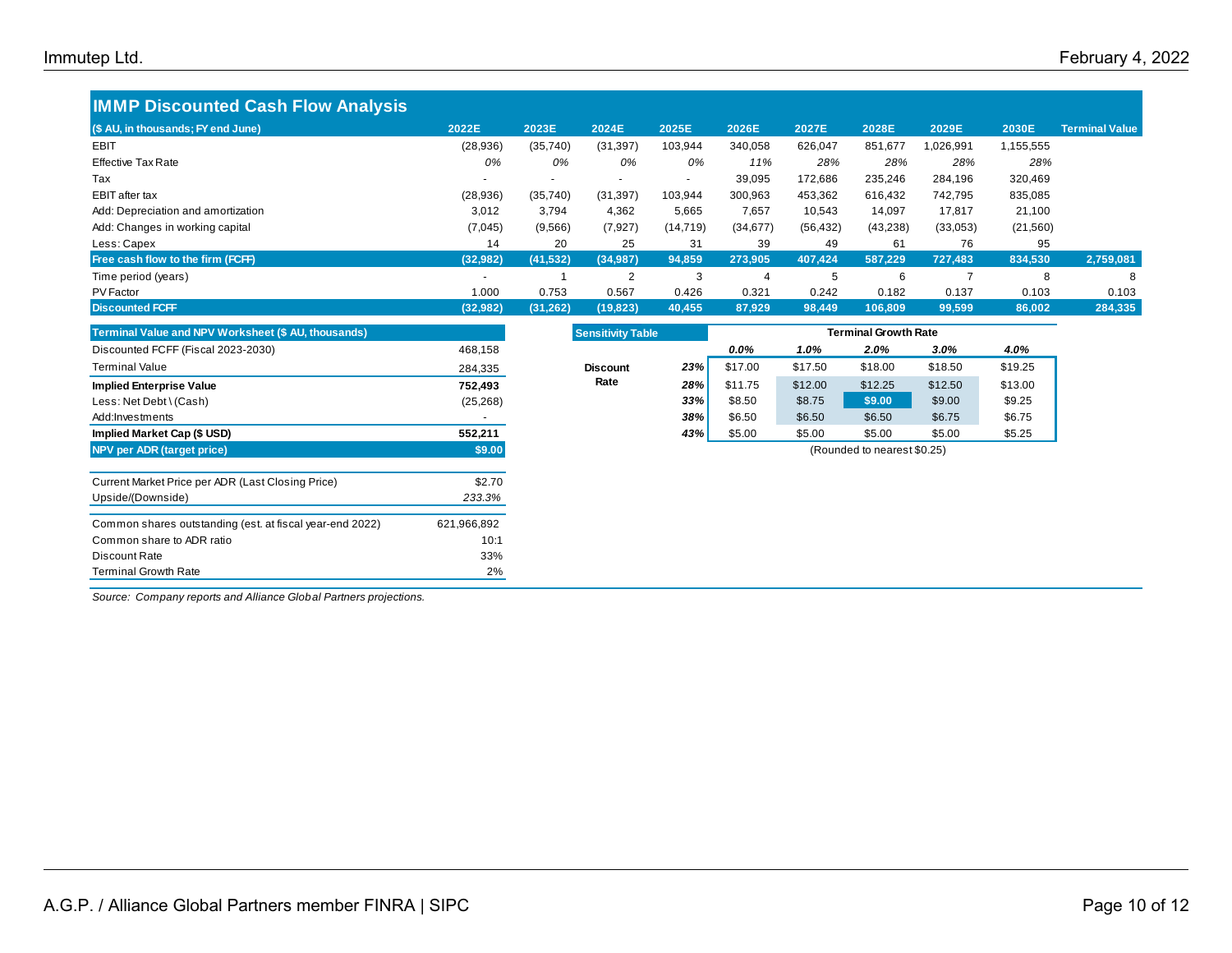# **Important Research Disclosures**



**Created by: BlueMatrix**

**IB Serv./Past 12 Mos.**

**Distribution of Ratings/IB Services**

| Rating                   | Count | <b>Percent</b> | Count | <b>Percent</b> |
|--------------------------|-------|----------------|-------|----------------|
| <b>BUY [BUY]</b>         | 109   | 85.16          | 22    | 20.18          |
| <b>HOLD [NEUTRAL]</b>    | 15    | 11.72          | 0     |                |
| <b>SELL [SELL]</b>       |       | 0.00           | 0     |                |
| <b>NOT RATED [NR]</b>    |       | 3.12           | 0     |                |
| <b>UNDER REVIEW [UR]</b> |       | 0.00           |       |                |

## **Disclosures**

"**Firm**" used in the this section of the report entitled "**Disclosures**" refers to **A.G.P. / Alliance Global Partners** or **Euro Pacific Capital, a division of A.G.P. / Alliance Global Partners**. The Firm expects to receive or intends to seek compensation for investment banking services from all companies under research coverage within the next three months. The Firm or its officers, employees or affiliates, other than the research analyst authoring this report and his/her supervisor, may execute transactions in securities mentioned in this report that may not be consistent with the report's conclusions.

Sources referenced in this report: The information and statistics in this report have been obtained from sources we believe are reliable but we do not warrant their accurance or completeness.

## **Regulation Analyst Certification ("Reg AC") — Matt Cross,**

The views expressed in this report (which include the actual rating assigned to the company as well as the analytical substance and tone of the report) accurately reflect the personal views of the analyst(s) covering the subject securities. An analyst's sector is the universe of companies for which the analyst provides research coverage. Accordingly, the rating assigned to a particular stock represents solely the analyst's view of how that stock will perform over the next 12 months relative to the analyst's sector average.

Furthermore, in accordance with FINRA Rules 2711, 2241, and their amendments related to disclosure of conflicts of interest, the analyst preparing this report certifies:

- The analyst or member of the analyst's household does not have a financial interest in the company that is the subject of this report, including a position in the debt or equity of the company, without limitation, whether it consists of any option, right, warrant, future, long or short position.
- The analyst or member of the analyst's household does not serve as officer, director or advisory board member of the company that is the subject of this report.